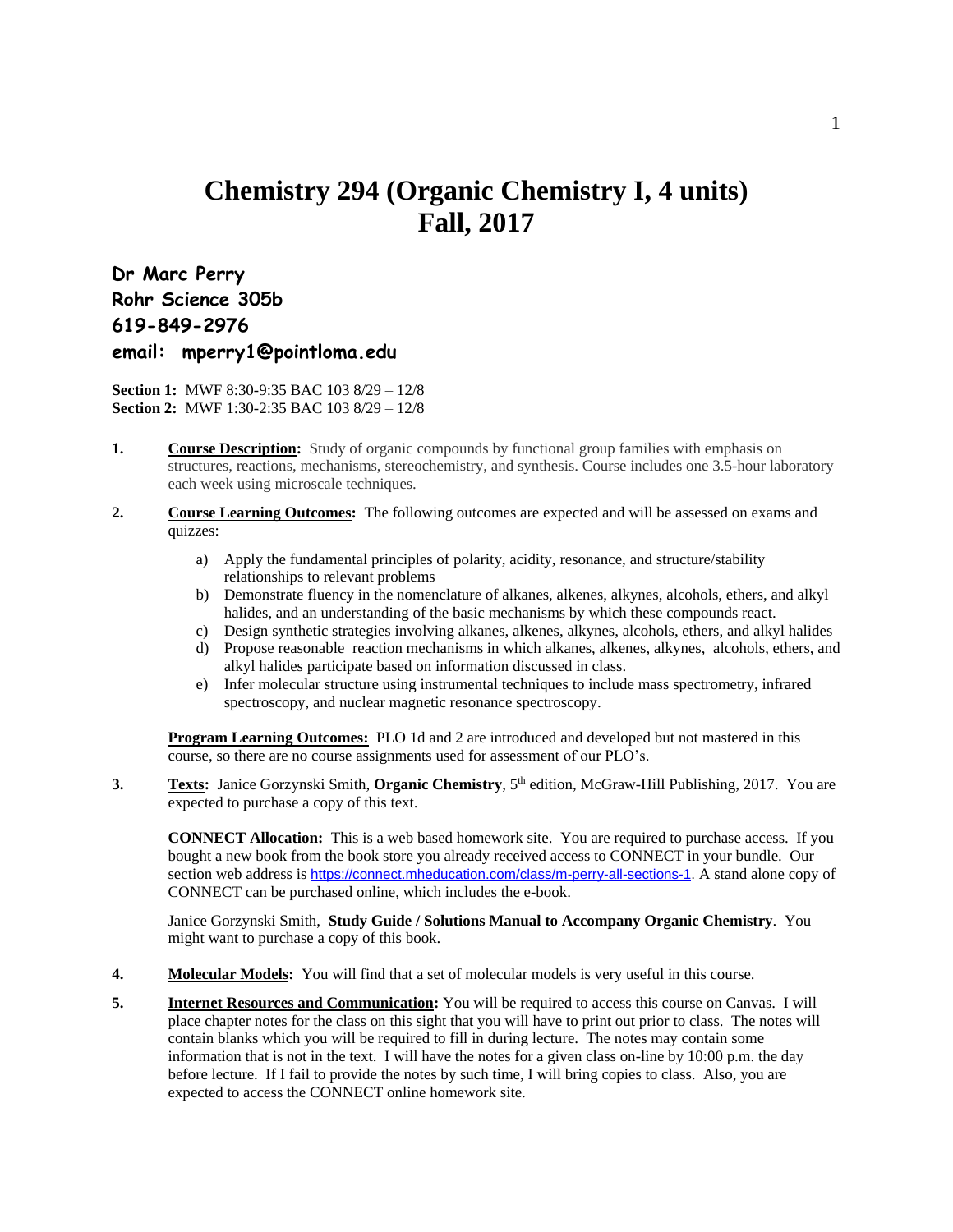- **6. Assigned Problems:** You will be assigned a set of homework for every chapter to be completed online at the CONNECT web site. The assignment for each chapter includes all of the possible questions and will be due by 11:59 pm two days after the completion of a chapter in lecture. A late penalty of 10% per day past the due date will be enforced. You will be graded out of 100 points per assignment, which correlates to 10 problems. These assignments are invaluable in preparing you for the in-class exams. I strongly encourage you to solve as many problems as possible as working problems is the only practical way for learning the material, and you should try your best to solve the problems before looking at the solutions. The online homework will count for 10% of your overall course grade.
- **7. Group Work:** You will be required to perform some in-class work in groups. These groups will consist of 3-4 students and will be assigned in the beginning of the semester. Group work will consist of short assignments and quizzes as well as exam review. Group work will count toward 9% of your overall course grade.
- **8. Office Hours:** I will make every effort to be available in my office during the times I've indicated below for office hours. You are welcome to schedule an appointment or take your chances and drop by, especially if you find these times inconvenient.

**Office Hours** Monday: 10:45-12:00, Wednesday: 10:45-12:00 Thursday: 2-3 Friday: 10:45-12:15

- **9. Help Sessions:** I will do my best to schedule some class time prior to each exam for me to answer any questions that you might have.
- **10. Quizzes:** There will be five quizzes worth 20 points each given over the course of the semester. These quizzes can take on different forms, which may include but are not limited to the following: take home, inclass, in-class open book, or in-class group work. These quizzes will count for 5% of your overall course grade.

## **11. Examinations:**

a) **Major Exams**: Exams will cover material in the text and the lecture material as well as any other assigned material. There will be 4 major exams worth 100 points each. These will count for 36% of your overall course grade. There will be no exam scores dropped. Exams will be comprehensive but material covered since the previous exam will be emphasized. **If you are caught cheating, you can be given a zero on that quiz or exam, and may be subject to further action as stated in university policy. Makeup examinations will be given only for excused absences provided the appropriate documentation is provided within the time frame (2 working days of the end of the excused absence). This is an absolute deadline by which you must notify me of any excused absence!** I would certainly appreciate it if you contact me the day of the examination or before the examination if you must miss an exam for any reason. My phone (849-2976) has a 24-hour message service so you may leave a message (always leave a phone number where you may be reached). If you are unable to call me then have your roommate, parents, etc. make the contact for you. If you find that there are errors in the grading of your exam, you will have two class periods after the exam has been returned to submit your exam for re-grading.

b) **Final Exam**: A mandatory, 200 point final exam will be given at the time dictated by the University schedule. The final will be comprehensive and will count for 15% of your overall course grade.

c) **Exam Schedule**: A tentative, but reasonably accurate, schedule for the 4 hour exams and final exam is given below. Changes in exam dates will be announced at least two days in advance. If you miss class and do not find out about the changes, that is your problem and it is not a valid reason for requesting a make-up exam. The date for the final exam is firm as set by University policy.

Exam #1 October 2 (Monday)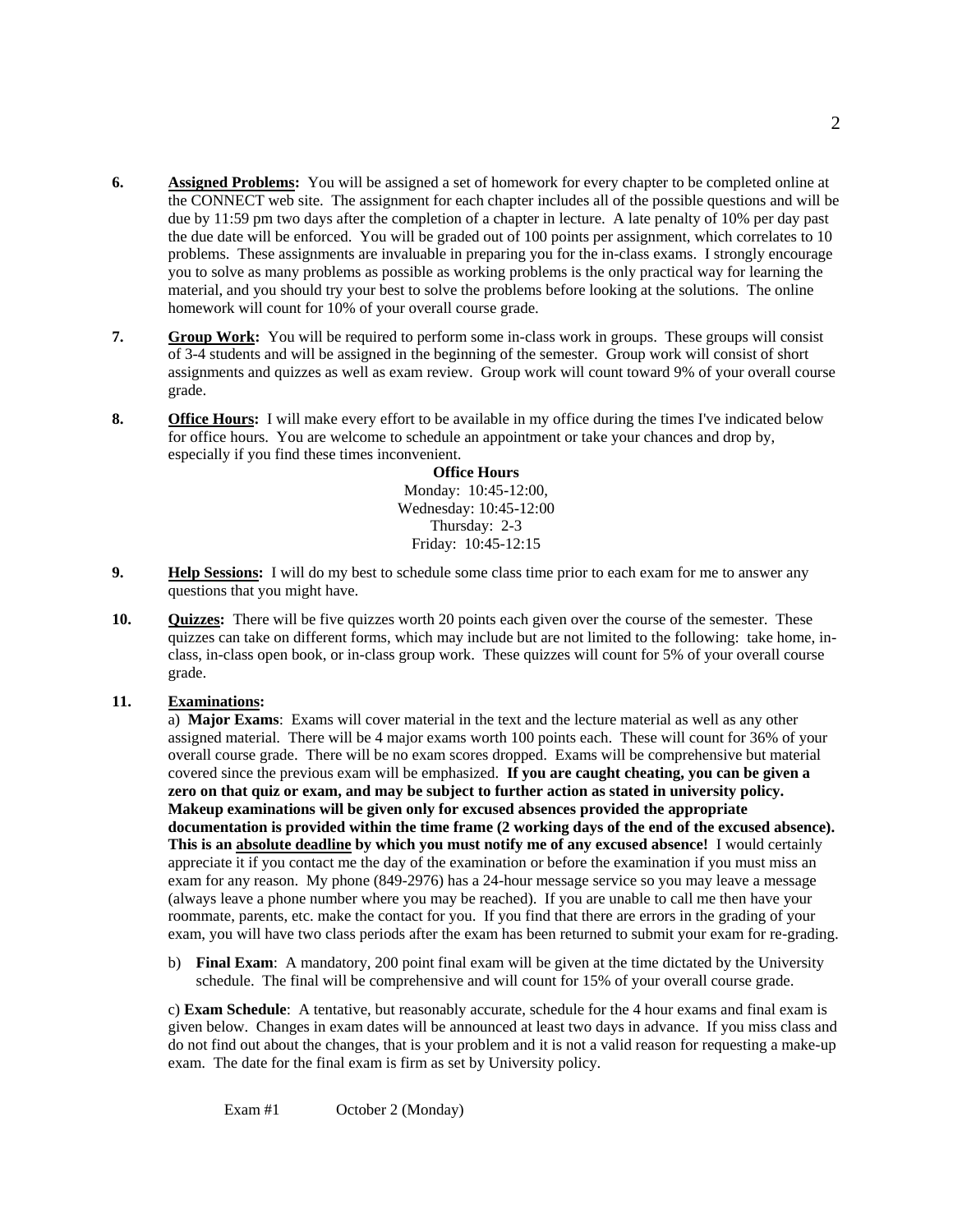| Exam #2 | October 25 (Wednesday)      |
|---------|-----------------------------|
| Exam #3 | November 15 (Wednesday)     |
| Exam #4 | December 8 (Friday)         |
| Final   | December 15 (Friday 4:30-7) |

- **12. Laboratory:** You are required to participate in the laboratory portion of this class. The lab will count for 25% of your overall course grade. A laboratory specific syllabus will be provided with relevant course information. **You must earn at least 60% of the points possible in lab and earn a passing grade in the lecture in order to earn a passing grade for the class**.
- **13. Course Grade:** Your overall course grade will be based on your performance in both the lecture and laboratory. The weighting of each course activity is shown below.

| Homework   | 10% |
|------------|-----|
| Group work | 9%  |
| Quizzes    | 5%  |
| Hour exams | 36% |
| Final      | 15% |
| Laboratory | 25% |
|            |     |

Letter grades will be assigned at the end of the course based on your percentage of total possible points, according to the following APPROXIMATE scale:

| A             | $90 - 100\%$ |
|---------------|--------------|
| B             | $80 - 90\%$  |
| $\mathcal{C}$ | $70 - 80%$   |
| D             | $60 - 70%$   |
| NC/F          | $< 60\%$     |

(+) and (–) grades will be assigned within each bracket. (There is no A+ grade.) CHE294L is graded on a Credit/No Credit basis. You must earn at least 60% of the possible points in lecture and lab to pass the course.

- **14. Attendance:** Attendance will be taken and will be used for advising purposes. If your absence is not excused, then you will get a zero for any group work done on that day. If you miss 20% of the total class meetings (8), you can be dropped from the course.
- **15. Course Syllabus:** Listed below is a syllabus with approximate lecture coverage and approximate examination points indicated.

| Date     | Chapter        | Content                        | Approximate % |
|----------|----------------|--------------------------------|---------------|
|          |                |                                | of Lecture    |
| $8-29$   |                | Introduction                   | 100           |
| $8 - 30$ |                | Chapter 1                      | 100           |
| $9-1$    |                | Chapter 1                      | 100           |
| $9 - 6$  | 2              | <b>Acids and Bases</b>         | 100           |
| $9 - 8$  | 2              | <b>Acids and Bases</b>         | 100           |
| $9 - 11$ | 2              | <b>Acids and Bases</b>         | 100           |
| $9-13$   | 3              | Functional Groups (Self Study) | 100           |
| $9 - 15$ | 4              | Alkanes                        | 100           |
| $9-18$   | $\overline{4}$ | Alkanes                        | 100           |
| $9 - 20$ | 4              | Alkanes                        | 100           |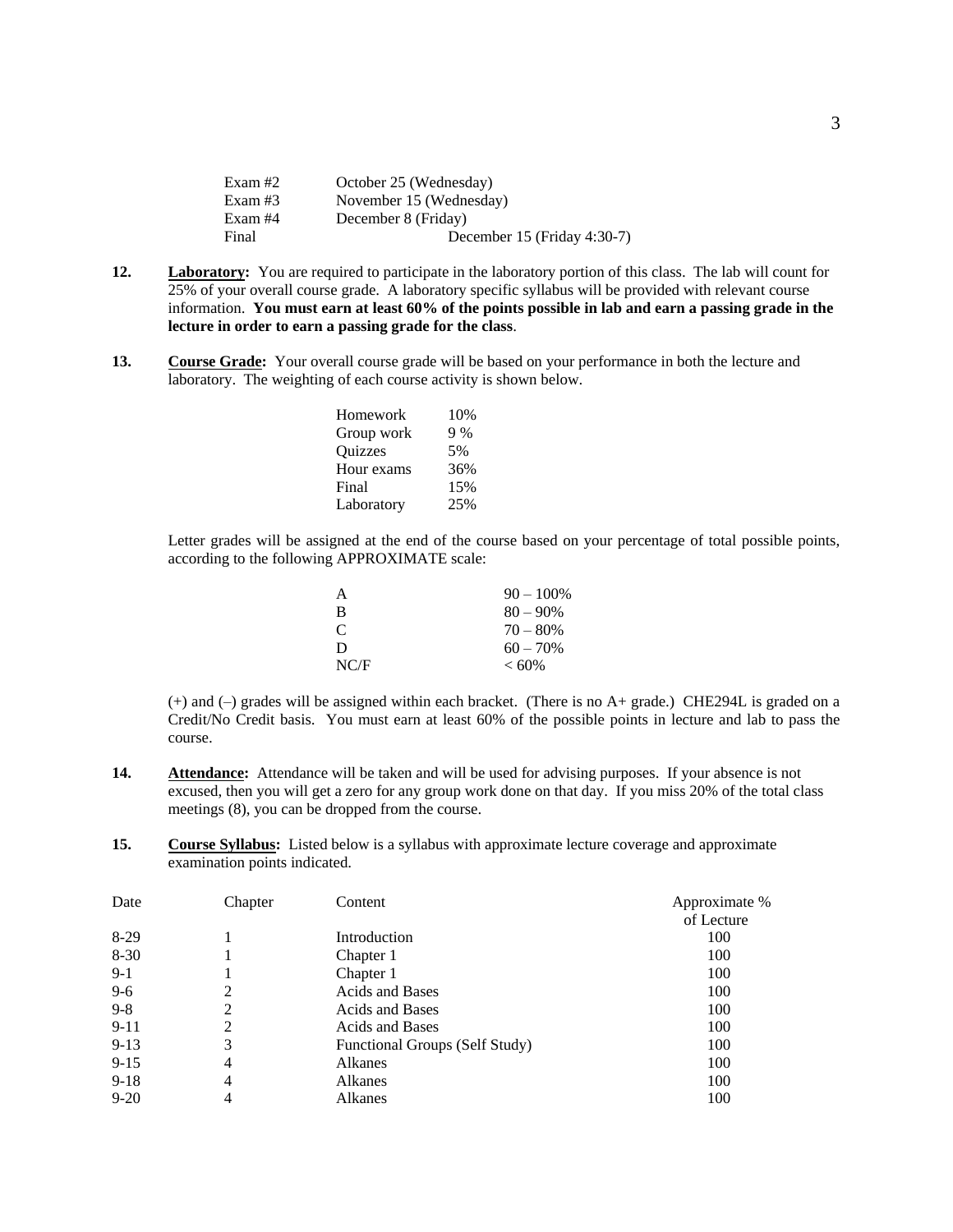| Date      | Chapter          | Content                        | Approximate %<br>of Lecture |
|-----------|------------------|--------------------------------|-----------------------------|
| $9 - 22$  | $\overline{4}$   | Alkanes                        | 100                         |
| $9 - 25$  | 5                | Stereochemistry                | 100                         |
| $9 - 27$  | $\overline{5}$   | Stereochemistry                | 100                         |
| $9 - 29$  |                  | Group Assignment/Review        | 100                         |
| $10-2$    |                  | <b>EXAM #1 (Chpt. 1-4)</b>     |                             |
| $10 - 4$  | 5                | Stereochemistry                | 100                         |
| $10-6$    | 13               | Mass Spec and IR               | 100                         |
| $10-9$    | 13               | Mass Spec and IR               | 100                         |
| $10 - 11$ | 14               | <b>NMR</b> Spectroscopy        | 100                         |
| $10-13$   | 14               | <b>NMR</b> Spectroscopy        | 100                         |
| $10 - 16$ | 14               | <b>NMR</b> Spectroscopy        | 100                         |
| $10 - 18$ | 6                | <b>Organic Reactions</b>       | 100                         |
| $10 - 23$ |                  | Group Assignment/Review        | 100                         |
| $10 - 25$ |                  | <b>EXAM #2 (Chpt. 5,13,14)</b> |                             |
| 10-27     | 6                | <b>Organic Reactions</b>       | 100                         |
| $10 - 30$ | $\boldsymbol{7}$ | Alkyl Halide Substitution      | 100                         |
| $11 - 1$  | $\boldsymbol{7}$ | Alkyl Halide Substitution      | 100                         |
| $11-3$    | $\boldsymbol{7}$ | Alkyl Halide Substitution      | 100                         |
| $11-6$    | $\,8\,$          | Alkyl Halide Elimination       | 100                         |
| $11 - 8$  | $\bf 8$          | Alkyl Halide Elimination       | 100                         |
| $11 - 10$ | $\,8\,$          | Alkyl Halide Elimination       | 100                         |
| $11 - 13$ |                  | Group Assignment/Review        | 100                         |
| $11 - 15$ |                  | <b>EXAM #3 (Chpt. 6-8)</b>     |                             |
| 11-17     | 9                | Alcohols, Ethers, Epoxides     | 100                         |
| $11 - 20$ | 9                | Alcohols, Ethers, Epoxides     | 100                         |
| $11 - 27$ | 9                | Alcohols, Ethers, Epoxides     | 100                         |
| 11-29     | 10               | Alkenes                        | 100                         |
| $12-1$    | 10               | Alkenes                        | 100                         |
| $12 - 4$  | 11               | Alkynes (Self Study)           | 100                         |
| $12 - 6$  |                  | Group Assignment/Review        | 100                         |
| $12 - 8$  |                  | <b>EXAM #4 (Chpt. 9-11)</b>    |                             |
| $12 - 15$ |                  | <b>FINAL EXAM (4:30-7)</b>     |                             |

**<sup>16.</sup> Academic Accommodations:** While all students are expected to meet the minimum academic standards for completion of this course as established by the instructor, students with disabilities may require academic accommodations. At Point Loma Nazarene University, students requesting academic accommodations must file documentation with the Disability Resource Center (DRC), located in the Bond Academic Center. Once the student files documentation, the Disability Resource Center will contact the student's instructors and provide written recommendations for reasonable and appropriate accommodations to meet the individual needs of the student. This policy assists the university in its commitment to full compliance with Section 504 of the Rehabilitation Act of 1973, the Americans with Disabilities (ADA) Act